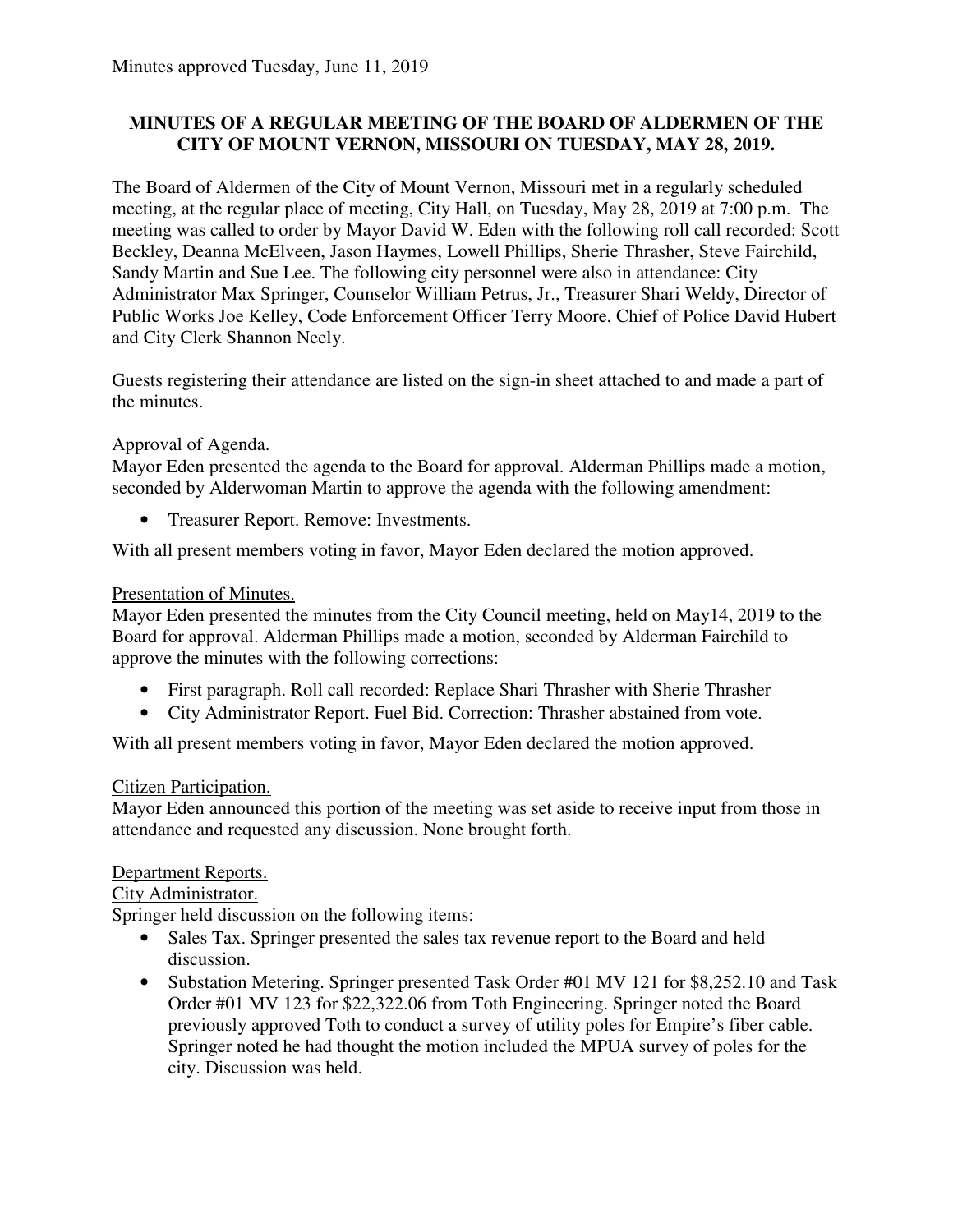- Storm water/Wastewater Collection. Springer reported due to the excessive rain events in the past week, storm water has been re-directed to the lagoon by bypassing the sewer plant. Springer noted several residents have experienced manhole burps and backups in their sewer lines. A lengthy discussion was held.
- Gibbs Park Storm Water Project. Springer reported K & B Construction has begun work on the culvert on Dallas Street and will continue working backwards through Gibbs Park to Market and South Street. Springer noted he has been working with Tom's Auto Repair to keep the south access section of his business accessible.
- Railroad Drive Utility Extension. Springer reported the scope of work for the bridge at Railroad Drive has changed as it will now be the responsibility of the city to repave the road. Springer recommended the Board consider delaying repaving so not to incur the extra expense at this time. Discussion was held.
- 600 N. Main Street. Springer reported storm damage to the roofs of thirteen buildings located on the grounds and requested permission to proceed with Abernathy Roofing to complete the job. Springer noted this is the only company from recent biddings that carried work comp coverage. Discussion was held. Alderman Fairchild made a motion, seconded by Alderwoman Lee to proceed with utilizing Abernathy Roofing to repair roofs to thirteen buildings located at 600 N. Main Street. With all present members voting in favor, Mayor Eden declared the motion approved.
- Youth Employment. Springer recommended the Board hire Zachary Jones to the Aquatics Program in Parks and Recreation. Springer noted several previously approved applicants could not pass the test, so an additional employee is needed. Springer also added that Mr. Jones worked for the city in the same position in 2018. Alderman Phillips made a motion, seconded by Alderwoman Martin to hire Zachary Jones as lifeguard in the Aquatics Program. With all present members voting in favor, Mayor Eden declared the motion approved.
- Additional Items of Discussion. Springer reported there is still interest in the 600 N. Main Street facility and has assisted our real estate with several tours recently.

# Treasurer.

Weldy held discussion on the following items:

- Bills Paid. Weldy presented the bills paid report and requested any discussion. None brought forth.
- Bills Over \$5,000. Weldy presented the bills over \$5,000.00 to the Board and requested permission to pay. Discussion was held. Alderwoman Lee made a motion, seconded by Alderman Martin to approve payment of all bills over \$5,000.00 as presented. With all present members voting in favor, Mayor Eden declared the motion approved.
- April Treasurer Report. Weldy presented the April Treasurer's Report and requested approval. Alderwoman Lee made a motion, seconded by Alderman Phillips to approve the April Treasurer's Report as presented. With all present members voting in favor, Mayor Eden declared the motion approved.
- Bad Debt. Weldy presented a report of unpaid accounts and requested the Board approve moving unpaid accounts to bad debt. Discussion was held. Alderwoman Lee made a motion, seconded by Alderwoman Thrasher to move unpaid accounts totaling \$1,754.96. With all present members voting in favor, Mayor Eden declared the motion approved.
- Additional Items of Discussion. Alderman Fairchild requested discussion on an account on the financial report. Discussion was held.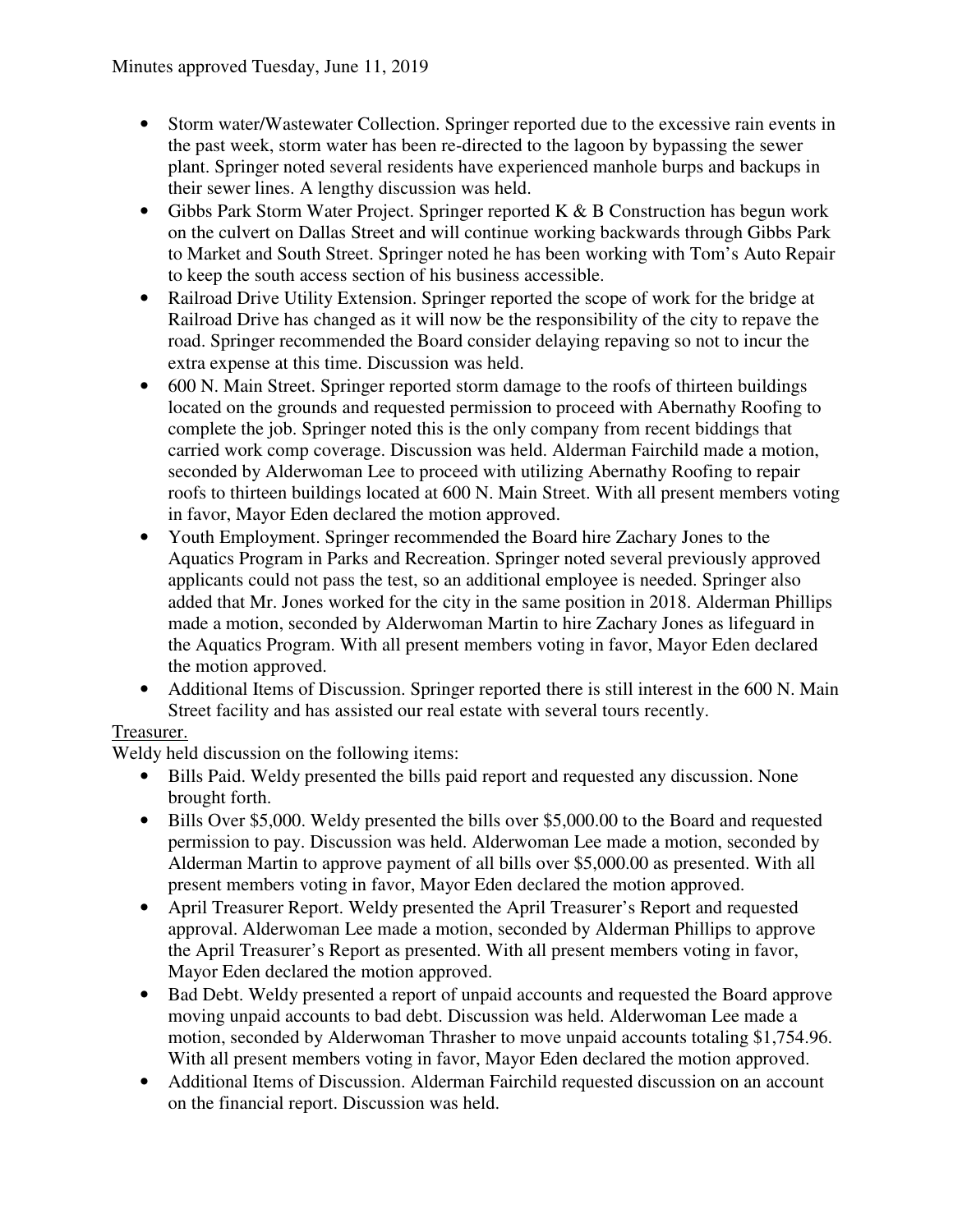# Director of Public Works.

Kelley held discussion on the following items:

- Fiber Optic. Kelley requested approval of purchase of fiber optic materials for the Electric Department. Discussion was held. Alderman Phillips made a motion, seconded by Alderman Fairchild to approve purchase of fiber optic for a total of \$18,592.00. With all present members voting in favor, Mayor Eden declared the motion approved.
- 600 N. Main St. Kelley presented a breakdown of costs to hire two employees to maintain the grounds at 600 N. Main Street compared to bid estimate presented by Todd Hadlock and Kelsey Rutledge. Discussion was held. Alderman Haymes made a motion, seconded by Alderman Beckley to proceed with hiring two (2) employees to maintain the grounds at 600 N. Main St. With all present members voting in favor, Mayor Eden declared the motion approved.
- Additional Items of Discussion. Kelley reported opening day of the pool was a success with no issues. Discussion was held.

# Code Enforcement.

Moore held discussion on the following items:

- Planning and Zoning Report.
	- o Moore reported he has scheduled a Public Hearing for June 4, 2019 to receive input regarding zoning issues, permitting and licensing for medical marijuana. Discussion was held.
	- $\circ$  Moore reported he attended flood plain management training on May 15<sup>th</sup> and 16<sup>th</sup>. Moore noted he would like to join the MFSFA (Missouri Floodplain and Stormwater Association). Discussion was held.

# Police.

Hubert held discussion on the following items:

- Mental Health Training. Hubert reported Officer Benitez and Officer Hankins received mental health training in May. Discussion was held.
- 911 Board. Hubert reported he was appointed to serve on the Lawrence County 911 Board, with the first meeting held on May 28, 2019. Discussion was held.
- New Officer.

# New Business.

Mayor Eden requested any new business to be brought to the floor for discussion. None brought forth.

# Old Business.

Mayor Eden requested any old business to be brought to the floor for discussion.

- Mayor Eden requested discussion on single-source trash service. Springer reported he has been reviewing single-source trash service policies from other cities. Alderwoman Martin enquired if curbside recycling will be included. Discussion was held.
- Mayor Eden requested Kelley inspect a culvert on Landrum Street, at the Country Lane intersection.